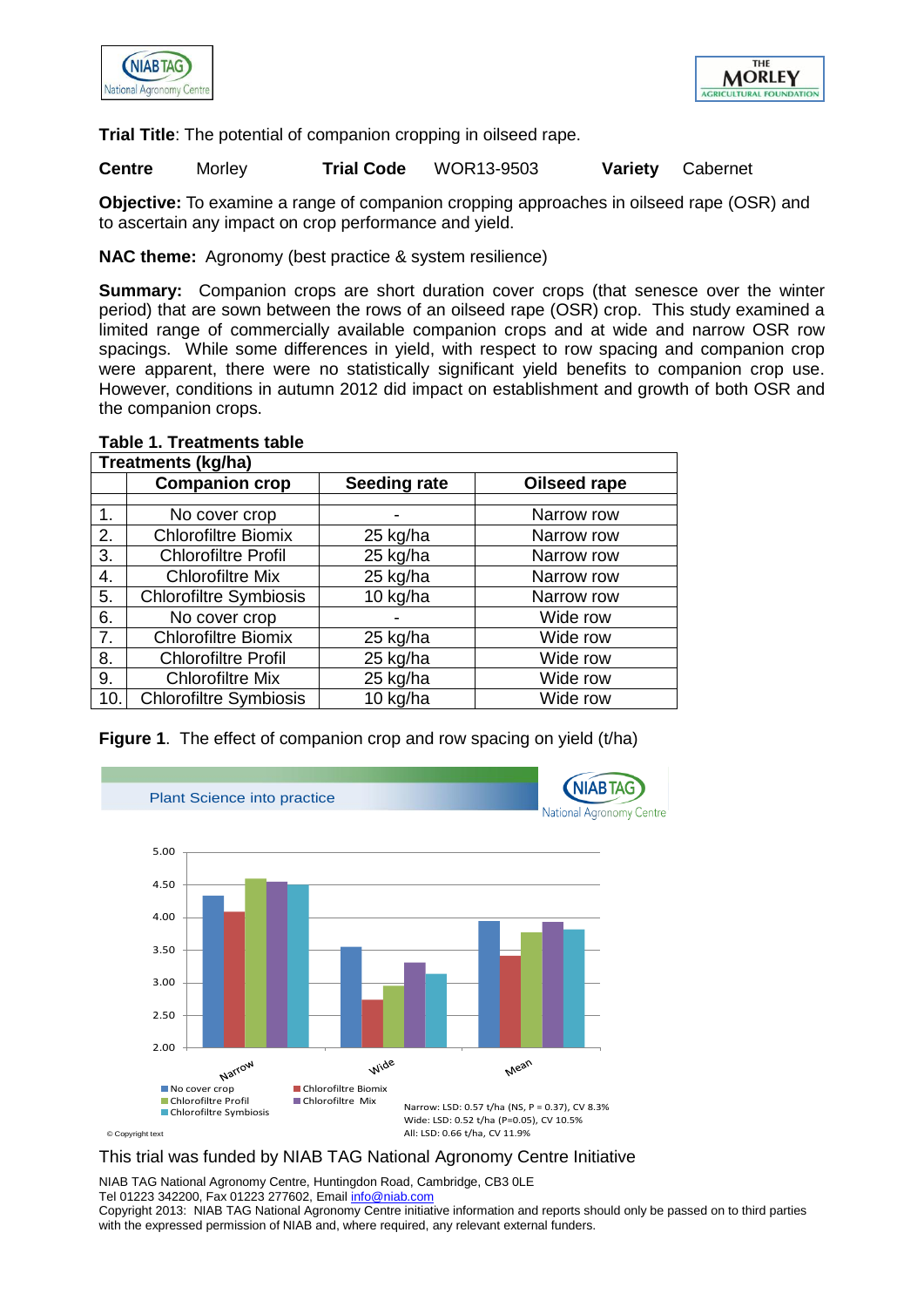

| <b>Companion crop</b>         | <b>OSR</b>        |                 | <b>Companion crop</b> |                 |
|-------------------------------|-------------------|-----------------|-----------------------|-----------------|
|                               | <b>Narrow row</b> | <b>Wide row</b> | <b>Narrow row</b>     | <b>Wide row</b> |
|                               |                   |                 |                       |                 |
| No cover crop                 | $2.2\phantom{0}$  | 1.4             |                       |                 |
| <b>Chlorofiltre Biomix</b>    | 2.3               | 1.3             | 0.2                   | 0.6             |
| <b>Chlorofiltre Profil</b>    | 2.3               | 1.4             | 0.1                   | 0.4             |
| <b>Chlorofiltre Mix</b>       | 2.3               | 1.2             | 0.2                   | 0.4             |
| <b>Chlorofiltre Symbiosis</b> | 2.1               | 1.6             | 0.1                   | 0.5             |
|                               |                   |                 |                       |                 |
| .SD                           | 0.45              |                 | 0.19                  |                 |

**Table 2**. The impact of companion crop and row spacing on green area index (April 2013).

- In this situation companion crops are short duration cover crops that are sown between the rows of a main (OSR) crop in the autumn and would be expected to senesce over the winter period. This technique has been used in France with a view to (among other goals) nutrient provision, soil conditioning and weed suppression. While there is commercial interest in the UK this remains relatively untested in our climate and production systems.
- The companion crop mixtures used are as outlined beneath and in Table 1. These were sown at the same time as the OSR crop which was established on two row spacings narrow (ca. 12.5 cm rows) and wide (ca. 50 cm rows). The types of companion crop were as follows and are all available commercially:
	- $\circ$  Chlorofiltre Biomix: containing oats, rye, vetch, clover, mustard, radish, phacelia and flax
	- o Chlorofiltre Profil: containing vetch, clover and phacelia
	- $\circ$  Chlorofiltre Mix: containing oats, phacelia, vetch, clover and radish.
	- o Chlorofiltre Symbiosis: containing vetch and clover.
- Prior to the application of spring herbicides the greatest levels of winter kill were in the 'Profil' and 'Symbiosis' mixes with the other approaches showing greater overwinter survival.
- Biggest differences in GAI for both OSR and companion crop (Table 2) were with respect to row spacing. In general the OSR had a lower GAI score on the wider rows while the companion crop had greater GAI scores on wide rows (cf. narrow rows).
- Overall the greatest differences in yield were related to row spacing rather than the companion crop (Figure 1). Within row spacings, while there were some positive yield responses to the use of a companion crop these were non-significant. In the narrow row spacing there was some tendency for companion crops to suppress yield; although again these differences were not always statistically significant.
- In general it should be noted that conditions in autumn 2012 were poor for the establishment of both OSR and companion crops and it would be interesting to look at the impact of better autumn growth on the performance of these mixes.
- This experiment is continuing with the support of the NAC initiative. The ongoing research will look at a slightly modified range of companions in conjunction with a range of overlaid crop management techniques.
- It should be noted these findings are based on a single site in a single season but it seems likely that further information is needed to inform a decision on the value of these companion crops in UK conditions.

This trial was funded by NIAB TAG National Agronomy Centre Initiative

NIAB TAG National Agronomy Centre, Huntingdon Road, Cambridge, CB3 0LE Tel 01223 342200, Fax 01223 277602, Email info@niab.com

Copyright 2013: NIAB TAG National Agronomy Centre initiative information and reports should only be passed on to third parties with the expressed permission of NIAB and, where required, any relevant external funders.